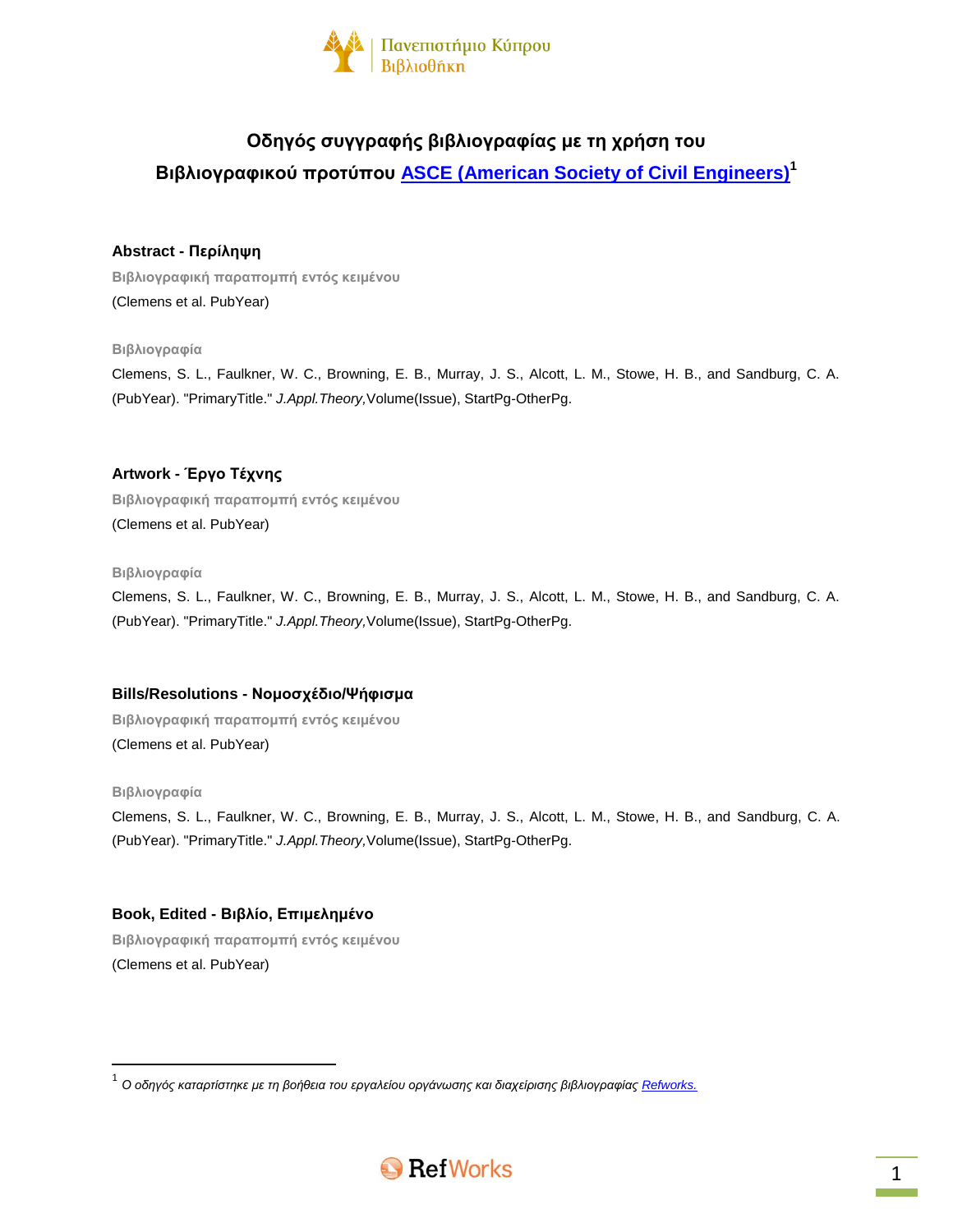

Clemens, S. L., Faulkner, W. C., Browning, E. B., Murray, J. S., Alcott, L. M., Stowe, H. B., and Sandburg, C. A. (PubYear). "PrimaryTitle." *J.Appl.Theory,*Volume(Issue), StartPg-OtherPg.

### **Book, Section - Βιβλίο, Μέρος**

**Βιβλιογραφική παραπομπή εντός κειμένου** (Clemens et al. PubYear)

#### **Βιβλιογραφία**

Clemens, S. L., Faulkner, W. C., Browning, E. B., Murray, J. S., Alcott, L. M., Stowe, H. B., and Sandburg, C. A. (PubYear). "PrimaryTitle." *SecondaryTitle,* R. W. Emerson, W. B. Yeats, and R. L. Frost, eds., Publisher, PlaceofPub, StartPg-OtherPg.

## **Book, Whole - Βιβλίο, Ολόκληρο**

**Βιβλιογραφική παραπομπή εντός κειμένου** (Clemens et al. PubYear)

#### **Βιβλιογραφία**

Clemens, S. L., Faulkner, W. C., Browning, E. B., Murray, J. S., Alcott, L. M., Stowe, H. B., and Sandburg, C. A. (PubYear). *PrimaryTitle.* Publisher, PlaceofPub.

## **Case/Court Decisions - Υπόθεση/Απόφαση Δικαστηρίου**

**Βιβλιογραφική παραπομπή εντός κειμένου** (Clemens et al. PubYear)

#### **Βιβλιογραφία**

Clemens, S. L., Faulkner, W. C., Browning, E. B., Murray, J. S., Alcott, L. M., Stowe, H. B., and Sandburg, C. A. (PubYear). "PrimaryTitle." *J.Appl.Theory,*Volume(Issue), StartPg-OtherPg. **In-Text Citation**

# **Computer Program - Λογισμικό Η/Υ**

**Βιβλιογραφική παραπομπή εντός κειμένου** (Clemens et al. PubYear)

#### **Βιβλιογραφία**

Clemens, S. L., Faulkner, W. C., Browning, E. B., Murray, J. S., Alcott, L. M., Stowe, H. B., and Sandburg, C. A. (PubYear). "PrimaryTitle." *J.Appl.Theory,*Volume(Issue), StartPg-OtherPg.

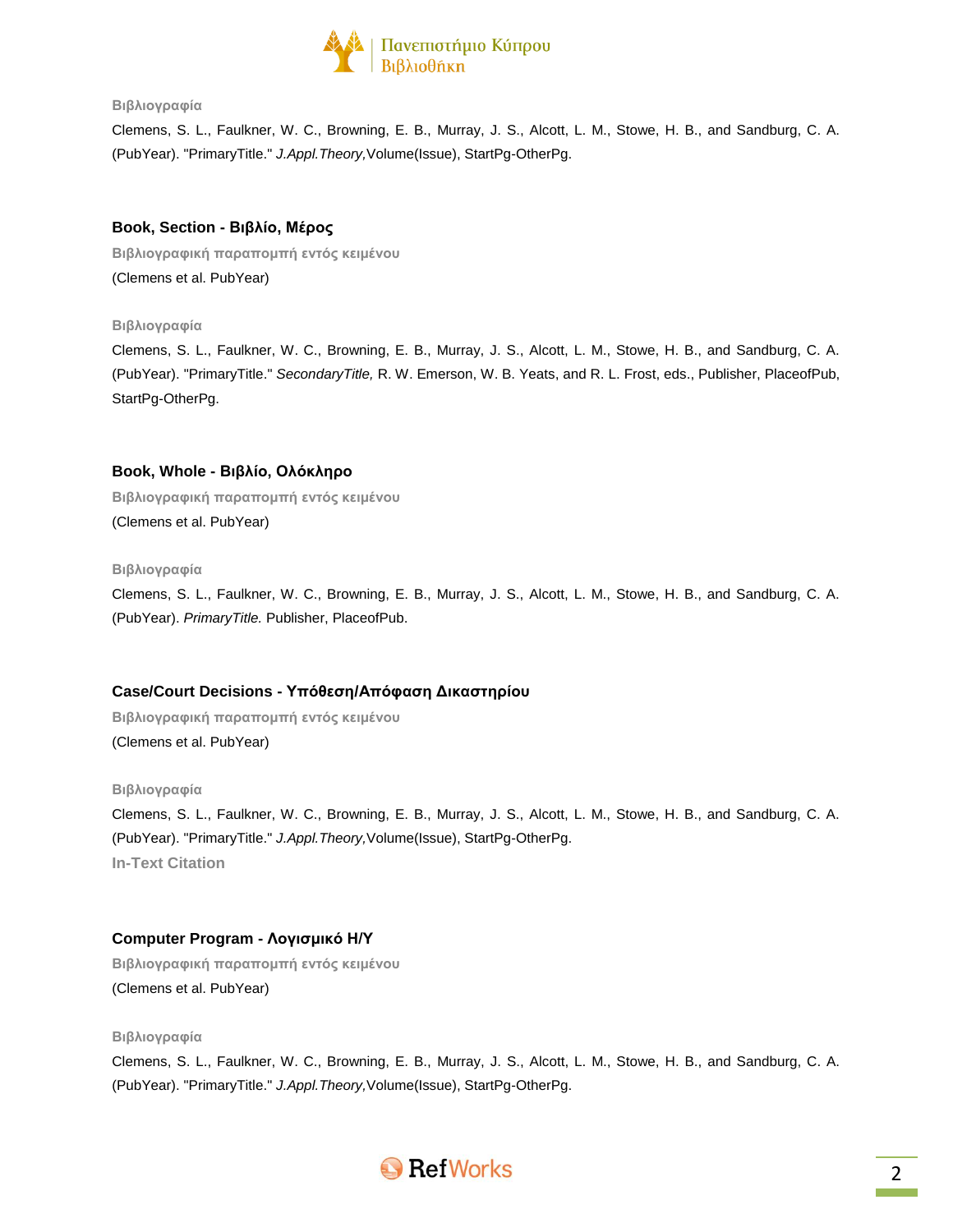

# **Conference Proceedings - Πρακτικά Συνεδρίου**

**Βιβλιογραφική παραπομπή εντός κειμένου** (Clemens et al. PubYear)

#### **Βιβλιογραφία**

Clemens, S. L., Faulkner, W. C., Browning, E. B., Murray, J. S., Alcott, L. M., Stowe, H. B., and Sandburg, C. A. (PubYear). "PrimaryTitle." *SecondaryTitle,*Publisher, PlaceofPub, StartPg-OtherPg.

# **Dissertation/Thesis - Διατριβές**

**Βιβλιογραφική παραπομπή εντός κειμένου** (Clemens et al. PubYear)

#### **Βιβλιογραφία**

Clemens, S. L., Faulkner, W. C., Browning, E. B., Murray, J. S., Alcott, L. M., Stowe, H. B., and Sandburg, C. A. (PubYear). "PrimaryTitle". Edition. Publisher, PlaceofPub.

# **Dissertation/Thesis, Unpublished - Διατριβές, Αδημοσίευτες**

**Βιβλιογραφική παραπομπή εντός κειμένου** (Clemens et al. PubYear)

#### **Βιβλιογραφία**

Clemens, S. L., Faulkner, W. C., Browning, E. B., Murray, J. S., Alcott, L. M., Stowe, H. B., and Sandburg, C. A. (PubYear). "PrimaryTitle." *J.Appl.Theory,*Volume(Issue), StartPg-OtherPg.

# **Generic - Γενικό Έγγραφο**

**Βιβλιογραφική παραπομπή εντός κειμένου** (Clemens et al. PubYear)

#### **Βιβλιογραφία**

Clemens, S. L., Faulkner, W. C., Browning, E. B., Murray, J. S., Alcott, L. M., Stowe, H. B., and Sandburg, C. A. (PubYear). "PrimaryTitle." *J.Appl.Theory,*Volume(Issue), StartPg-OtherPg.

# **Grant - Χορηγία Βιβλιογραφική παραπομπή εντός κειμένου** (Clemens et al. PubYear)

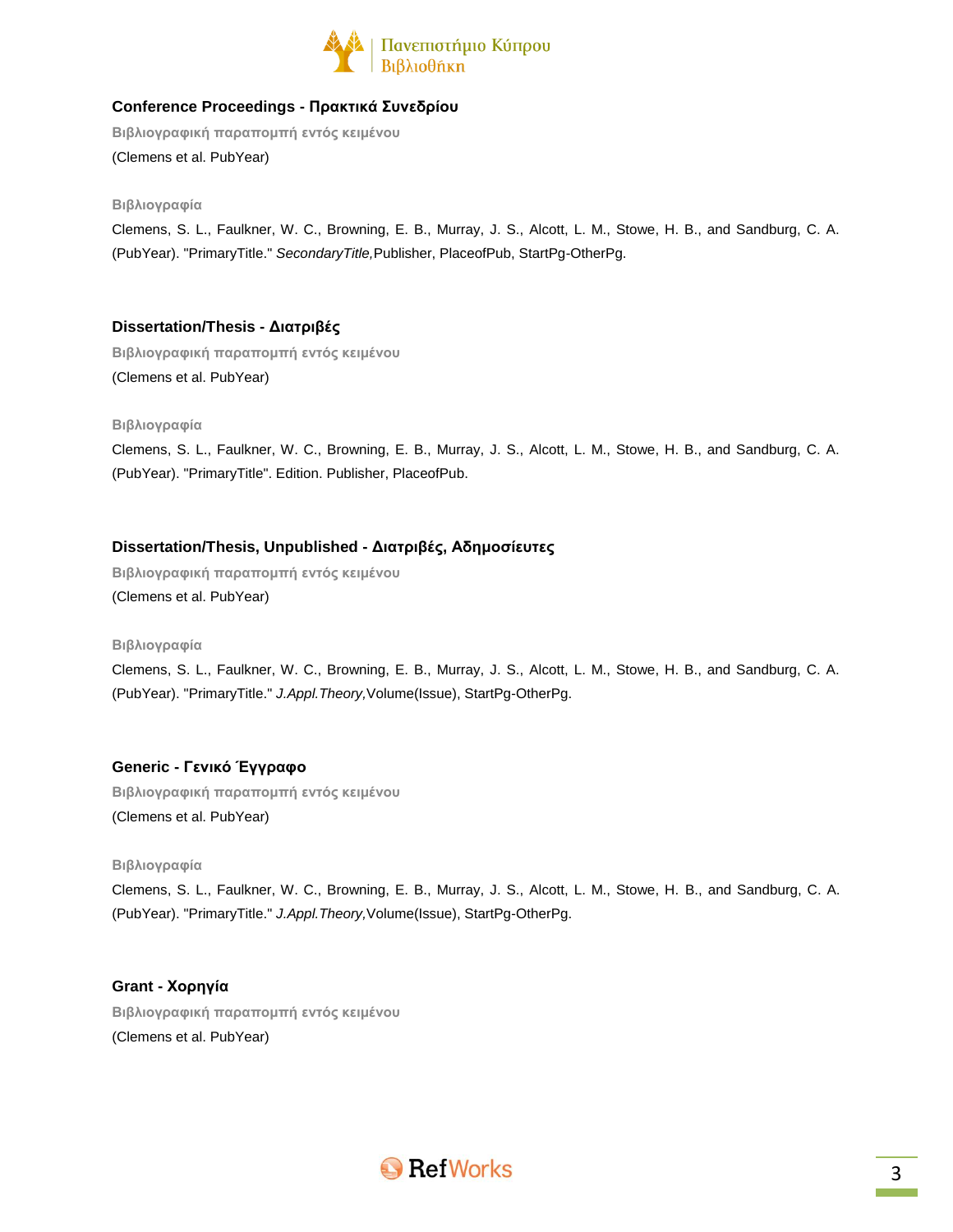

Clemens, S. L., Faulkner, W. C., Browning, E. B., Murray, J. S., Alcott, L. M., Stowe, H. B., and Sandburg, C. A. (PubYear). "PrimaryTitle." *J.Appl.Theory,*Volume(Issue), StartPg-OtherPg.

# **Hearing - Ακρόαση**

**Βιβλιογραφική παραπομπή εντός κειμένου** (Clemens et al. PubYear)

## **Βιβλιογραφία**

Clemens, S. L., Faulkner, W. C., Browning, E. B., Murray, J. S., Alcott, L. M., Stowe, H. B., and Sandburg, C. A. (PubYear). "PrimaryTitle." *J.Appl.Theory,*Volume(Issue), StartPg-OtherPg.

# **Journal Article - Άρθρο Περιοδικού**

**Βιβλιογραφική παραπομπή εντός κειμένου** (Clemens et al. PubYear)

#### **Βιβλιογραφία**

Clemens, S. L., Faulkner, W. C., Browning, E. B., Murray, J. S., Alcott, L. M., Stowe, H. B., and Sandburg, C. A. (PubYear). "PrimaryTitle." *J.Appl.Theory,*Volume(Issue), StartPg-OtherPg.

## **Journal, Electronic - Ηλεκτρονικό Περιοδικό**

**Βιβλιογραφική παραπομπή εντός κειμένου** (Clemens et al. PubYear)

#### **Βιβλιογραφία**

Clemens, S. L., Faulkner, W. C., Browning, E. B., Murray, J. S., Alcott, L. M., Stowe, H. B., and Sandburg, C. A. (PubYear). "PrimaryTitle." *J.Appl.Theory,*Volume(Issue), StartPg-OtherPg.

## **Laws/Statutes - Νόμοι/Καταστικά**

**Βιβλιογραφική παραπομπή εντός κειμένου** (Clemens et al. PubYear)

#### **Βιβλιογραφία**

Clemens, S. L., Faulkner, W. C., Browning, E. B., Murray, J. S., Alcott, L. M., Stowe, H. B., and Sandburg, C. A. (PubYear). "PrimaryTitle." *J.Appl.Theory,*Volume(Issue), StartPg-OtherPg.

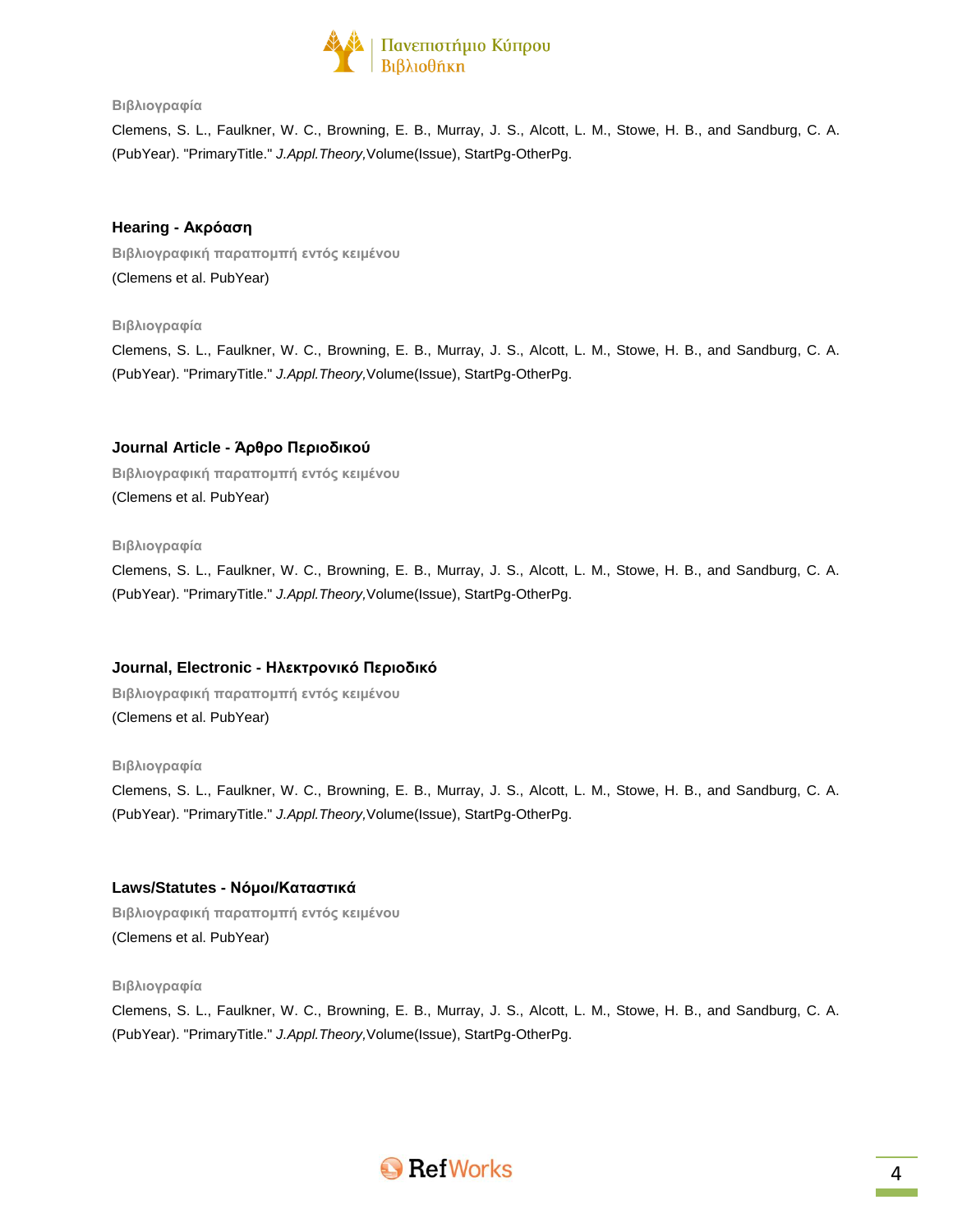

# **Magazine Article - Άρθρο από μη επιστημονικό περιοδικό**

**Βιβλιογραφική παραπομπή εντός κειμένου** (Clemens et al. PubYear)

**Βιβλιογραφία**

Clemens, S. L., Faulkner, W. C., Browning, E. B., Murray, J. S., Alcott, L. M., Stowe, H. B., and Sandburg, C. A. (PubYear). "PrimaryTitle." *J.Appl.Theory,*Volume(Issue), StartPg-OtherPg.

# **Map - Χάρτης**

**Βιβλιογραφική παραπομπή εντός κειμένου** (Clemens et al. PubYear)

## **Βιβλιογραφία**

Clemens, S. L., Faulkner, W. C., Browning, E. B., Murray, J. S., Alcott, L. M., Stowe, H. B., and Sandburg, C. A. (PubYear). "PrimaryTitle." *J.Appl.Theory,*Volume(Issue), StartPg-OtherPg.

## **Monograph - Μονογραφία**

**Βιβλιογραφική παραπομπή εντός κειμένου** (Clemens et al. PubYear)

**Βιβλιογραφία**

Clemens, S. L., Faulkner, W. C., Browning, E. B., Murray, J. S., Alcott, L. M., Stowe, H. B., and Sandburg, C. A. (PubYear). "PrimaryTitle." *J.Appl.Theory,*Volume(Issue), StartPg-OtherPg.

# **Motion Picture - Κινηματογραφική Ταινία**

**Βιβλιογραφική παραπομπή εντός κειμένου** (Clemens et al. PubYear)

#### **Βιβλιογραφία**

Clemens, S. L., Faulkner, W. C., Browning, E. B., Murray, J. S., Alcott, L. M., Stowe, H. B., and Sandburg, C. A. (PubYear). "PrimaryTitle." *J.Appl.Theory,*Volume(Issue), StartPg-OtherPg.

## **Music Score - Παρτιτούρα**

**Βιβλιογραφική παραπομπή εντός κειμένου** (Clemens et al. PubYear)

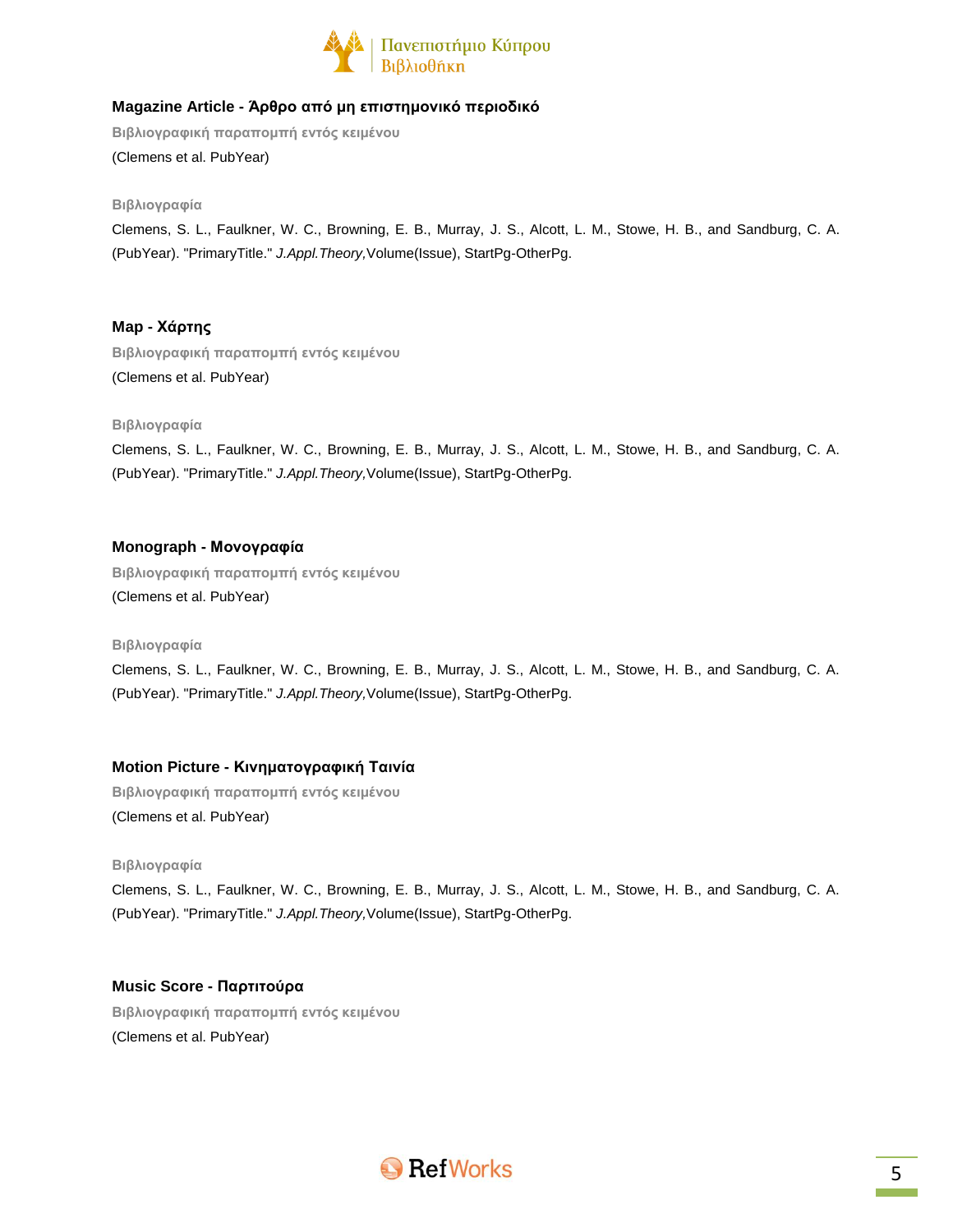

Clemens, S. L., Faulkner, W. C., Browning, E. B., Murray, J. S., Alcott, L. M., Stowe, H. B., and Sandburg, C. A. (PubYear). "PrimaryTitle." *J.Appl.Theory,*Volume(Issue), StartPg-OtherPg.

## **Newspaper Article - Άρθρο Εφημερίδας**

**Βιβλιογραφική παραπομπή εντός κειμένου** (Clemens et al. PubYear)

**Βιβλιογραφία**

Clemens, S. L., Faulkner, W. C., Browning, E. B., Murray, J. S., Alcott, L. M., Stowe, H. B., and Sandburg, C. A. (PubYear). "PrimaryTitle." *J.Appl.Theory,*Volume(Issue), StartPg-OtherPg.

# **Online Discussion Forum/Blogs - Online Συζητήσεις σε Ιστολόγια**

**Βιβλιογραφική παραπομπή εντός κειμένου** (Clemens et al. PubYear)

#### **Βιβλιογραφία**

Clemens, S. L., Faulkner, W. C., Browning, E. B., Murray, J. S., Alcott, L. M., Stowe, H. B., and Sandburg, C. A. (PubYear). "PrimaryTitle." *J.Appl.Theory,*Volume(Issue), StartPg-OtherPg.

## **Patent - Πατέντα**

**Βιβλιογραφική παραπομπή εντός κειμένου** (Clemens et al. PubYear)

#### **Βιβλιογραφία**

Clemens, S. L., Faulkner, W. C., Browning, E. B., Murray, J. S., Alcott, L. M., Stowe, H. B., and Sandburg, C. A. (PubYear). "PrimaryTitle." *J.Appl.Theory,*Volume(Issue), StartPg-OtherPg.

# **Personal Communication - Προσωπική Επικοινωνία**

**Βιβλιογραφική παραπομπή εντός κειμένου** (Clemens et al. PubYear)

**Βιβλιογραφία**

Clemens, S. L., Faulkner, W. C., Browning, E. B., Murray, J. S., Alcott, L. M., Stowe, H. B., and Sandburg, C. A. (PubYear). "PrimaryTitle." *J.Appl.Theory,*Volume(Issue), StartPg-OtherPg.

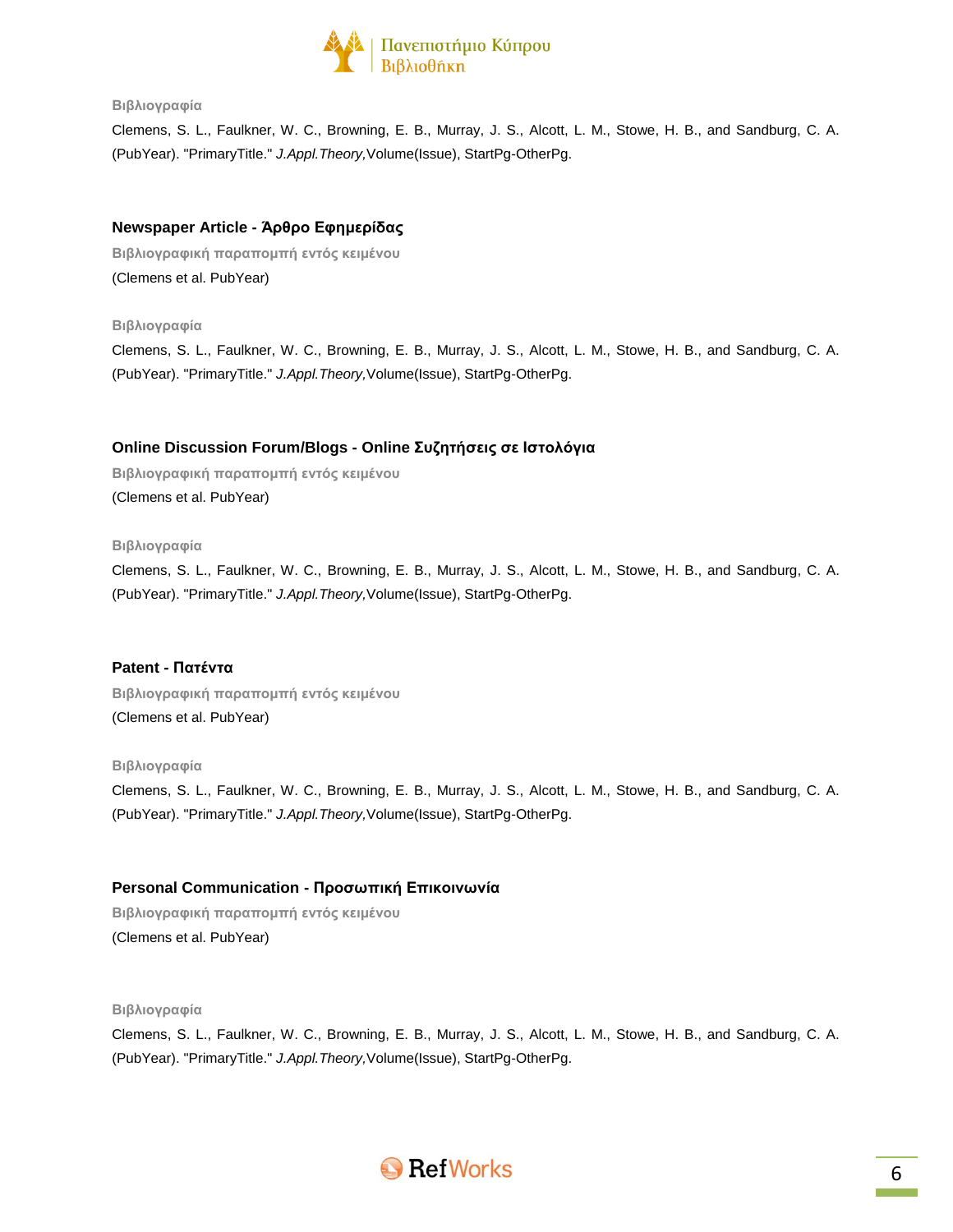

# **Report - Έκθεση**

**Βιβλιογραφική παραπομπή εντός κειμένου** (Clemens et al. PubYear)

### **Βιβλιογραφία**

Clemens, S. L., Faulkner, W. C., Browning, E. B., Murray, J. S., Alcott, L. M., Stowe, H. B., and Sandburg, C. A. (PubYear). "PrimaryTitle." *Rep. No. Volume,*Publisher, PlaceofPub.

# **Sound Recording - Ηχογράφηση**

**Βιβλιογραφική παραπομπή εντός κειμένου** (Clemens et al. PubYear)

#### **Βιβλιογραφία**

Clemens, S. L., Faulkner, W. C., Browning, E. B., Murray, J. S., Alcott, L. M., Stowe, H. B., and Sandburg, C. A. (PubYear). "PrimaryTitle." *J.Appl.Theory,*Volume(Issue), StartPg-OtherPg.

## **Unpublished Material - Αδημοσίευτο υλικό**

**Βιβλιογραφική παραπομπή εντός κειμένου** (Clemens et al. PubYear)

#### **Βιβλιογραφία**

Clemens, S. L., Faulkner, W. C., Browning, E. B., Murray, J. S., Alcott, L. M., Stowe, H. B., and Sandburg, C. A. (PubYear). "PrimaryTitle." *J.Appl.Theory,*Volume(Issue), StartPg-OtherPg.

# **Video/DVD - Βίντεο/DVD**

**Βιβλιογραφική παραπομπή εντός κειμένου** (Clemens et al. PubYear)

#### **Βιβλιογραφία**

Clemens, S. L., Faulkner, W. C., Browning, E. B., Murray, J. S., Alcott, L. M., Stowe, H. B., and Sandburg, C. A. (PubYear). "PrimaryTitle." *J.Appl.Theory,*Volume(Issue), StartPg-OtherPg.

## **Web Page - Ιστοσελίδα**

**Βιβλιογραφική παραπομπή εντός κειμένου** (Clemens et al. PubYear)